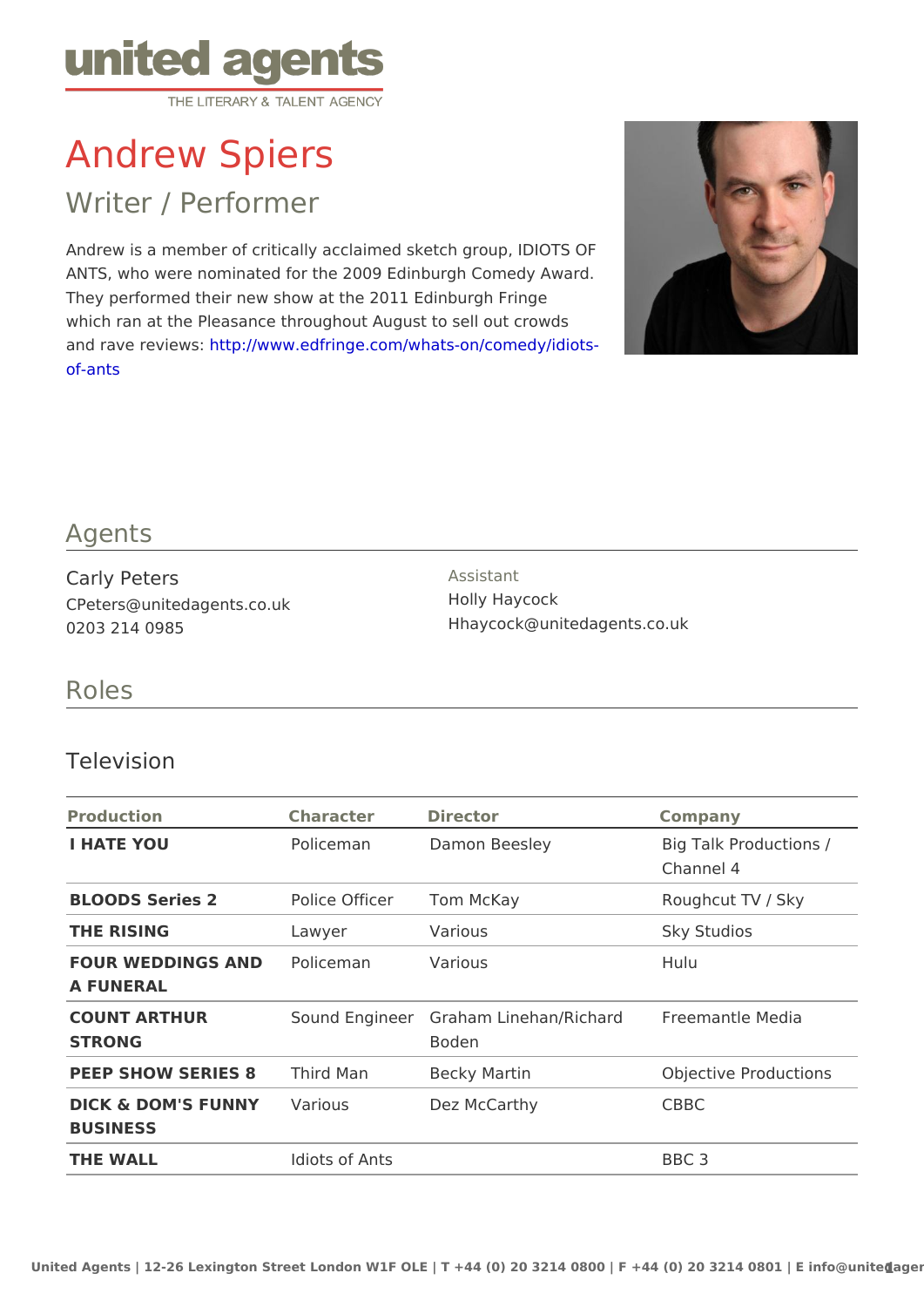| Production                       | Character Director |                              | Company          |
|----------------------------------|--------------------|------------------------------|------------------|
| THE REAL HUSTLE Andy             |                    |                              | BBC 3            |
| NATIONAL GIVING WMEELKE Diabetic |                    | Crawford Anderson-<br>Dillon |                  |
| WINGING IT                       | Various            |                              | BBC2 / Zeppotron |

### Film

| Production                         | Character | Director | Company                                     |
|------------------------------------|-----------|----------|---------------------------------------------|
| MORTDECAL                          |           |          | Sedgewick's WorkDavid KoeppMort Productions |
| THE INBETWEENERS MOVMEarcos Barman |           |          | Ben Palmer Young Bwark                      |

## Stage

| Production                                             | Character     | Director                              | Company   |  |
|--------------------------------------------------------|---------------|---------------------------------------|-----------|--|
| <b>IDIOTS OF ANTS EDINBURGH</b><br>2011                |               | Matt Holt / LisaPleasance<br>Spirling |           |  |
| BACCHAE / BACK UP                                      | Messenger     | Howard Brenton                        |           |  |
| IDIOTS OF ANTS SKETCH writer/performer<br>GROUP        |               | Lisa Spirling / Matasance<br>Holt     |           |  |
| NEWSREVUE: PIRATES OFJJHINE Prescott<br>CABINET        |               | Gemma Gross                           |           |  |
| SERJEANT MUSGRAVE'S DWAANGE Ernest ColleiJro Blatchley |               |                                       |           |  |
| THE CRUCIBLE                                           | Francis Nurse |                                       | Gadi Roll |  |
| THE PLAN B SHOW                                        | Andy Cutler   | Simeon Goulden                        |           |  |

## Radio

| Production  | Character | Director | Company     |
|-------------|-----------|----------|-------------|
| SKETCHORAMA | Various   |          | Comedy Unit |

## Other

| Production                                   | Character Director Company |  |  |  |
|----------------------------------------------|----------------------------|--|--|--|
| Contact Juggling, Magic, Piano, Guitar,      |                            |  |  |  |
| Rollerblading                                |                            |  |  |  |
| Dance: Historic, Basic Rhythm Tap, Flamenco, |                            |  |  |  |
| Basic Jazz                                   |                            |  |  |  |
| DIALECTS: London                             | Native                     |  |  |  |